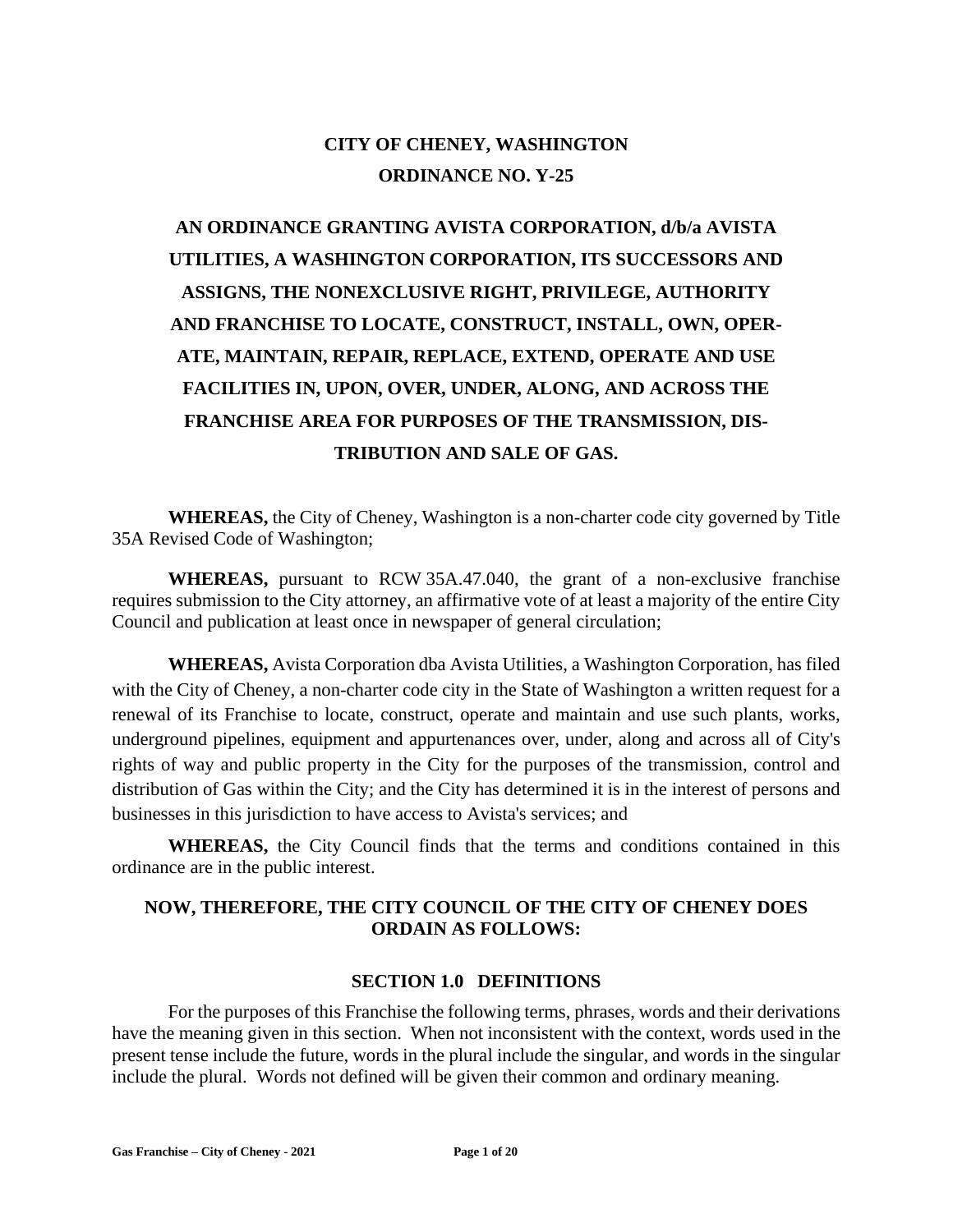**Avista:** means Avista Corporation, dba Avista Utilities, a Washington corporation and its respective successors and assigns, agents and contractors.

**City:** means the City of Cheney, a non-charter code City of the State of Washington, and its respective successors, assigns, agents and contractors.

**Commission:** means the Washington Utilities and Transportation Commission or such successor regulatory agency having jurisdiction over investor-owned public utilities in the State of Washington.

**Days:** means business days.

**Effective Date:** means the date of legal publication of this Ordinance, upon which the rights, duties and obligations of this Franchise will come into effect, and the date from which the time requirement for any notice, extension and/or renewal will be measured.

**Facilities:** means, collectively, any and all gas transmission, and distribution systems and appurtenances owned by Avista, now and in the future in the Franchise Area, including but not limited to, Gas plants, Gas pipes, pipelines, mains, services, laterals, conduits, regulators, valves, meters, meter-reading devices, fences, vehicular protection devices, communication and control systems and other equipment, appliances, fixtures, attachments, appurtenances and other items necessary, convenient, or in any way appertaining to any and all of the foregoing for the purposes of transmission, distribution, storage and sale of Gas.

**Franchise:** means the grant by the City of rights, privileges and authority embodied in this Ordinance.

**Franchise Area:** means the surface and space above and below all Public Streets and Public Ways owned or held by the City, including any other specifically designated City-owned property.

**Gas:** means natural, manufactured, renewable and/or mixed gases.

**Maintenance, maintaining, or maintain:** means, without limit, repairing, replacing, upgrading, examining, testing, self-inspecting, and removing Avista Facilities, vegetation management, digging and excavating, and restoration of areas subject to this Franchise.

Parties: means City and Avista collectively.

Party: means either City or Avista individually.

**Person:** means a business entity or natural person.

**Public Street**: means any highway, street, alley or other public right-of-way for motor vehicle travel under the jurisdiction and control of the City which has been acquired, established, dedicated or devoted to such purposes.

**Public Way:** means and includes all public streets, utility easements, and other rights-of-way, now or hereafter owned by the City, but only to the extent of the City's right, title, interest or authority to grant a license or franchise to occupy and use such Public Way for Facilities. For land that has been platted but not dedicated to the City, Avista may install its Facilities which shall be subject to this Franchise upon conveyance of the Public Way. "Public way" does not include City property; State highways; or federally granted trust lands or tribal lands.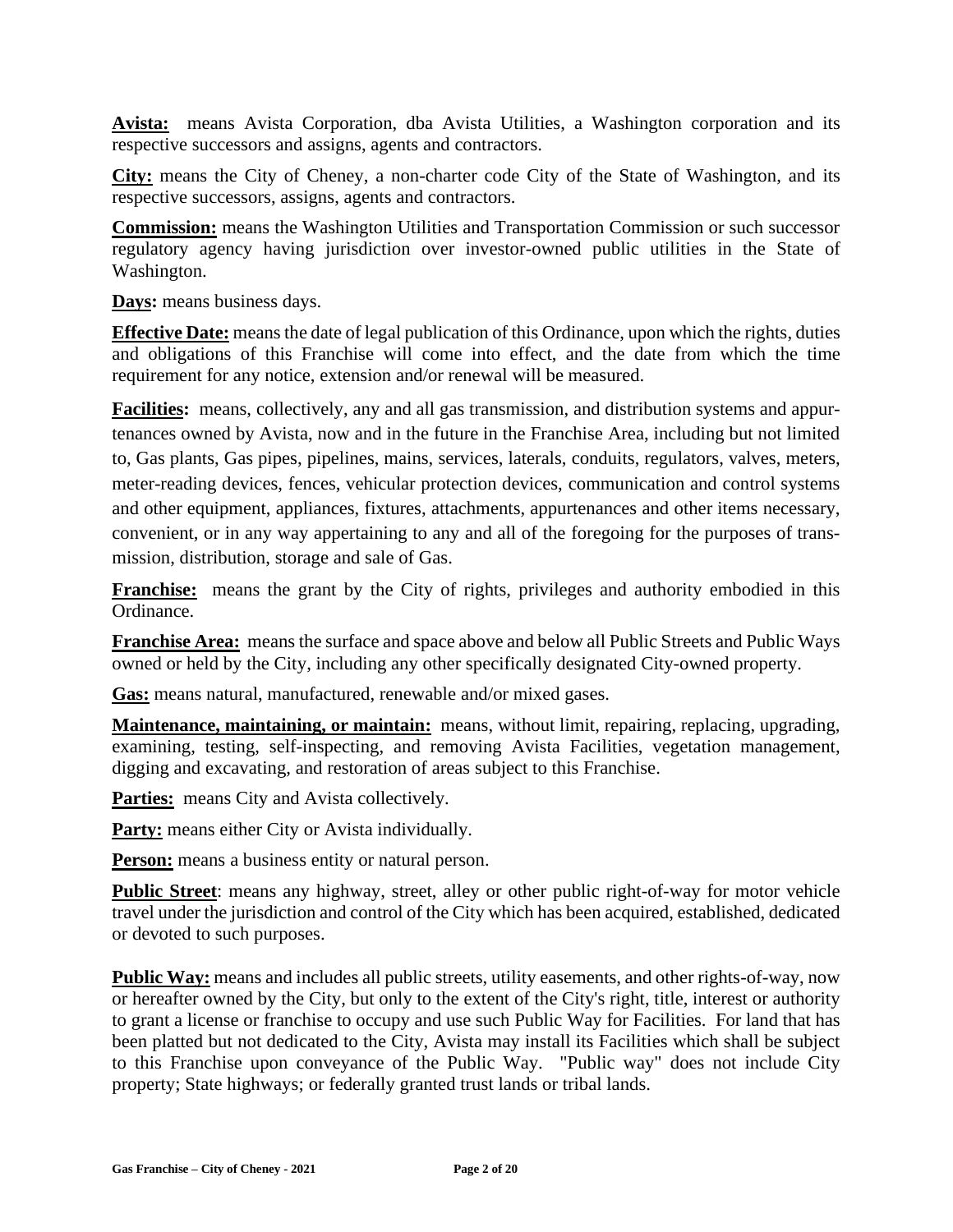**State:** means the State of Washington.

**Street Tree:** means any tree located in, or that portion over-hanging, any Public Way and any tree planted on private property near a Public Way at the direction of the City.

**Tariff:** means the rate schedules, rules, and regulations relating to utility service, filed with and approved by the Commission during the term of this Franchise in effect upon execution and throughout the term of this Franchise.

**Underground Facilities:** means facilities located under the surface of the ground, other than underground foundations and includes lines, conduit and associated equipment such as vaults.

### **SECTION 2.0 GRANT OF FRANCHISE**

#### **2.1** Grant

The City hereby grants to Avista the right, power, privilege and authority to enter upon all Public Streets, Public Ways and other designated areas lying within the Franchise Area to locate, construct, operate and maintain its Facilities for the purpose of controlling, transmitting and distributing Gas, as may be necessary to provide Gas service. The services to be furnished hereunder by Avista shall be shall be furnished to the City and its inhabitants in compliance with any applicable tariffs, regulations or orders which lawfully regulate Avista.

### **2.2 Effective Date**

This Ordinance will be effective as of the date of approval, passage and publication as required by law.

### **2.3 Term**

The rights, privileges and Franchise granted to Avista will extend for a term of twenty five (25) years from the Effective Date, and shall automatically renew for an additional 10 years unless terminated by either Party with not less than one hundred and eighty (180) days prior written notice to the other Party.

### **2.4 Non-Exclusive Franchise**

This Franchise is a non-exclusive Franchise. This Franchise shall not prohibit the City from granting other franchises within the Franchise Area provided there is no interference with the grant set forth in Section 2.1 or Avista's right to use, operate, maintain and license (pursuant to reasonable and uniform practices) its Facilities. If the City grants a Gas franchise to another party under more favorable or less onerous terms than those of this Franchise the affected terms of this Franchise shall be renegotiated. Notwithstanding the above, if Avista within a reasonable period of time not to exceed thirty (30) days either rejects, accepts, or fails to respond to such terms offered to a franchisee, the City may proceed to enter into a franchise with the franchisee to include such offered terms. Any such additional grants shall not operate to materially modify, revoke, or terminate any rights previously granted to Avista.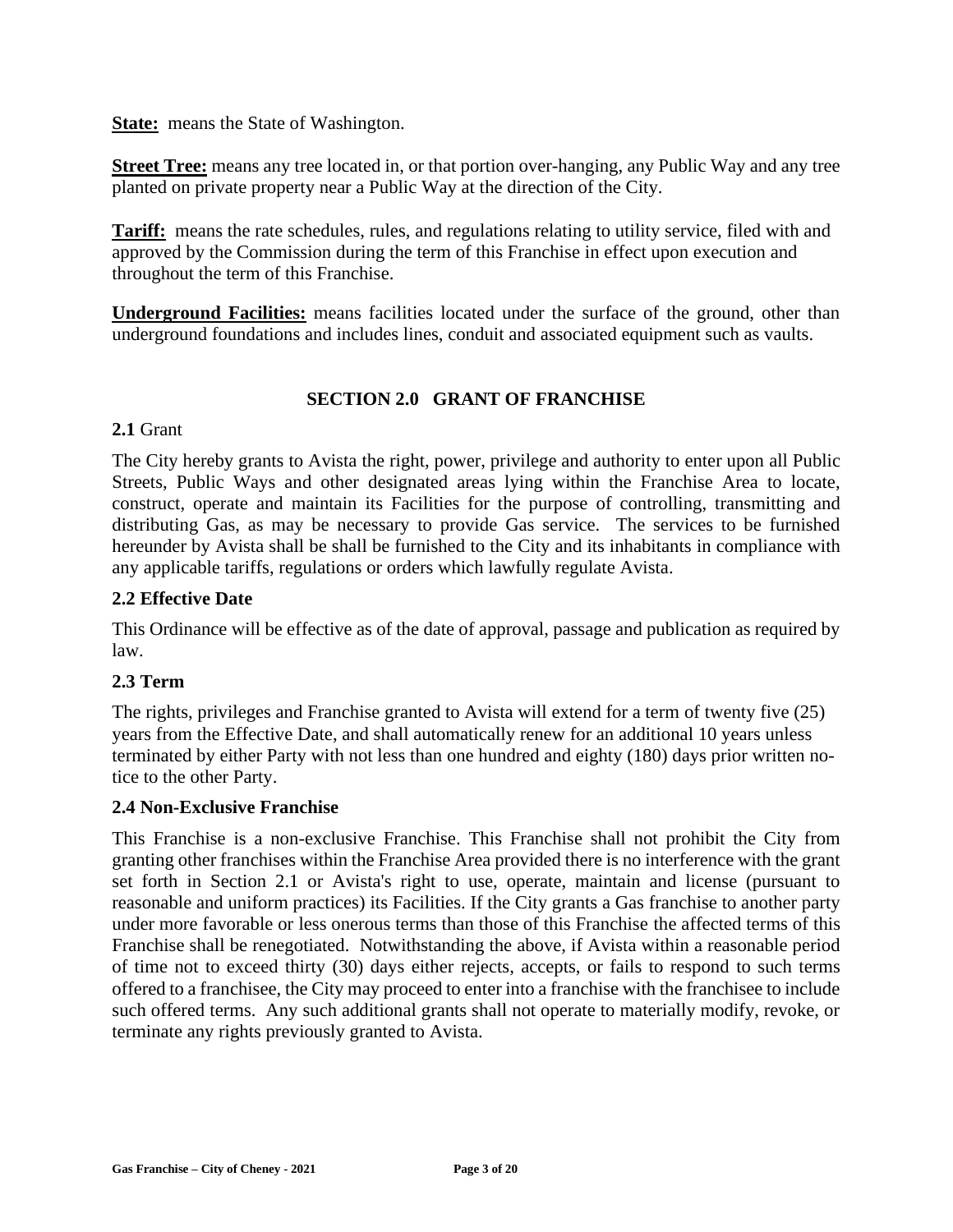### **2.5 Notice of City's Intent to Compete with Avista**

In consideration of Avista's undertaking pursuant to this Franchise, the City agrees that in the event the City intends to engage in the business of providing Gas service during the term of this Franchise or any extension of this Franchise, in competition with Avista, the City will provide Avista with six (6) months' notice of such action.

### **2.6 Assignment or Transfer**

Avista's rights, privileges, and authority under this Franchise including ownership of Facilities constructed or installed pursuant to this Franchise, may not, directly or indirectly, be transferred, assigned or disposed of by sale, lease, merger, consolidation or other act of franchisee, by operation of law or otherwise, except as provided herein, or without the prior written consent of the City, which consent shall not be unreasonably withheld or delayed. In the case of a merger, consolidation, sale of all or substantially all of Avista's assets or other business combination, the City shall not withhold or delay its approval as long as franchisee complies with the requirements in this Section 2.6. Any transfer, assignment or disposal of Avista's rights, privileges, and authority under this Franchise, or ownership or working control of facilities constructed or installed pursuant to this franchise, are subject to the following conditions:

A. Absent extraordinary and unforeseeable circumstances, no facility shall be assigned, transferred, or disposed of before construction of the facility has been completed and restoration has been performed to the satisfaction of the City.

B. Avista and the proposed assignee or transferee shall provide and certify the following information to the City not less than ninety (90) days prior to the proposed date of assignment, transfer, or disposal:

1. Complete information setting forth the nature, terms and condition of the proposed assignment, transfer, or disposal;

2. Any other information reasonably required by the City directly related to the standards set forth in subsection 24(C) below; and

3. A transfer application fee in an amount to be determined by the City to recover actual administrative costs directly related to receiving and approving the proposed assignment, transfer, or disposal, not to exceed (i) five thousand dollars (\$5,000) in the case of any assignment, transfer or other disposition within twelve (12) months after the effective date of this Franchise, and (ii) one thousand dollars (\$1,000.00) in the case of any assignment, transfer or other disposition later than twelve (12) months after the effective date of this Franchise.

C. No assignment, transfer, or disposal may be made or shall be approved unless the assignee or transferee has the legal, technical, financial, and other requisite qualifications to operate, maintain, repair, and remove Facilities constructed or installed pursuant to this franchise and to comply with the terms and conditions of this Franchise.

D. Any transfer, assignment, or disposal of rights, privileges, and authority under this franchise or ownership or working control of facilities constructed or installed pursuant to this franchise, without prior written approval of the City pursuant to this section shall be void and is cause for termination of this Franchise.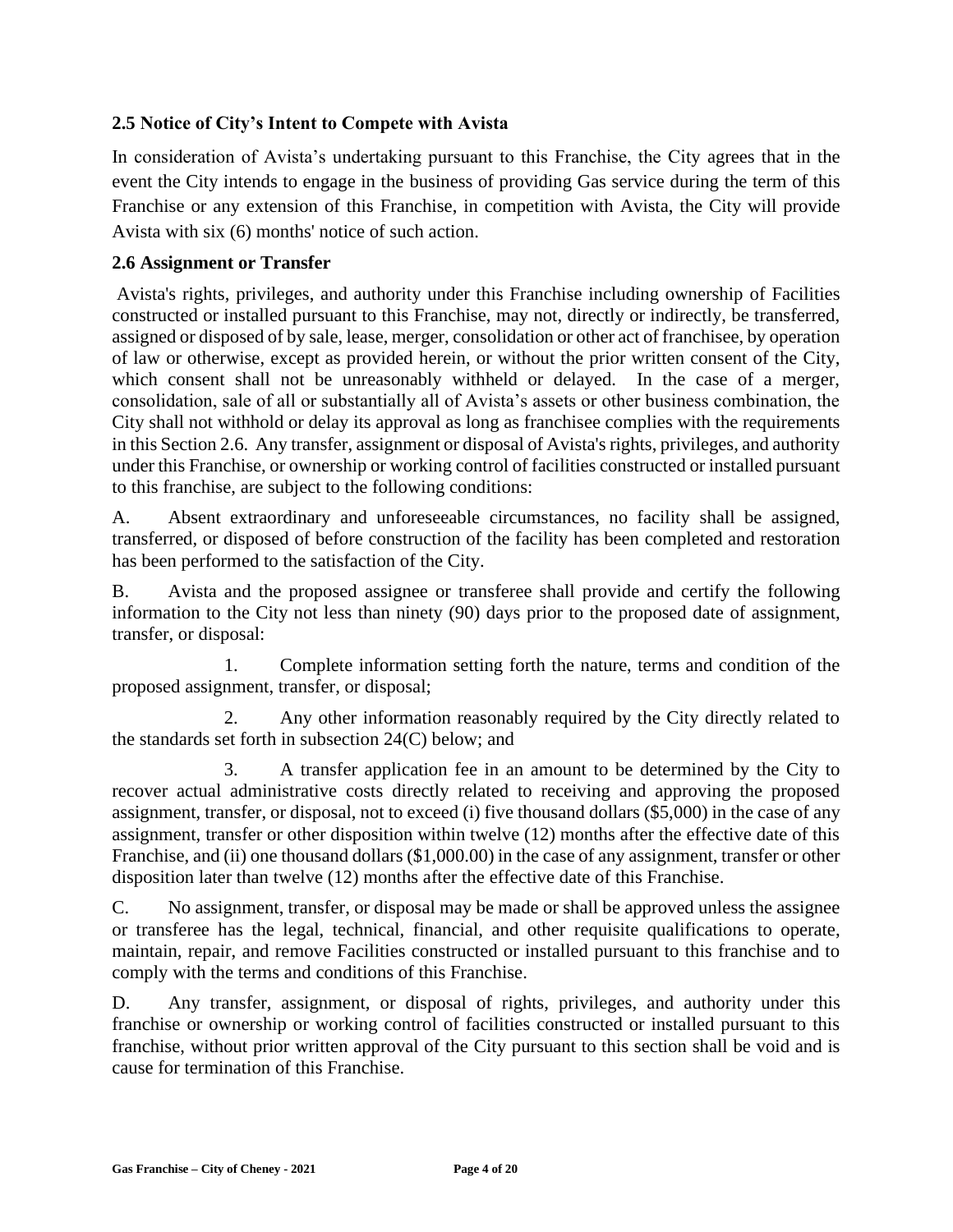E. Any transactions which singularly or collectively result in a change of 50% or more of the ownership or working control of the franchisee, of the ownership or working control of affiliated entities having ownership or working control of Avista shall be considered an assignment or transfer requiring City approval. Transactions between affiliated entities are not exempt from City approval. Avista shall promptly notify the City prior to any proposed change in, or transfer of, or acquisition by any other party of control of franchisee.

F. All terms and conditions of this Franchise shall be binding upon all successors and assigns of Avista and all persons who obtain ownership or working control of any facility constructed or installed pursuant to this Franchise.

G. As permitted by law and Commission regulation, Avista shall have the right, without notice to or consent of the City, to mortgage or hypothecate its rights, benefits and privileges in and under this Franchise as security for indebtedness.

### **2.7 Recovery of Franchise Cost**

### **2.7.1 Authority**

So long as provided by RCW 35.21.860, the City may not impose a franchise fee or any other fee or charge of whatever nature or description upon Avista, except a fee as provided in RCW 35.21.860 that recovers from Avista actual administrative expenses incurred by the City that are directly related to:

- (i) receiving and approving permits to use, perform work or install Facilities in Public Streets and Public Ways, licenses or this Franchise; or
- (ii) preparing a detailed statement pursuant to Chapter 43.21C RCW, as the same exists now or may hereafter be amended.

### **2.7.2 Fee**

The parties understand that the restrictions of RCW 35.21.860 forbid the imposition of a franchise fee. If, at some time, the restrictions of this statute should be removed, Avista and the City shall negotiate a fair and reasonable franchise fee.

### **2.7.3 Additional Fees**

Nothing in this Section shall preclude the City from collecting from Avista fees lawfully imposed by the City (related to this Franchise or otherwise) including fees for permits.

### **2.8 Utility Tax**

Avista acknowledges that the City is authorized under the laws of the State of Washington to impose certain taxes upon Avista. Nothing in this Section shall exempt (nor shall be construed to exempt) Avista from payment of any and all such taxes lawfully imposed by the City Municipal Code, City Ordinance, or City Resolution, as any may hereafter be lawfully amended, adopted, or superseded, and due from Avista; provided, nothing in this Section shall be construed in any way as a waiver of Avista's rights to contest the validity of any such tax or the amount of any tax due.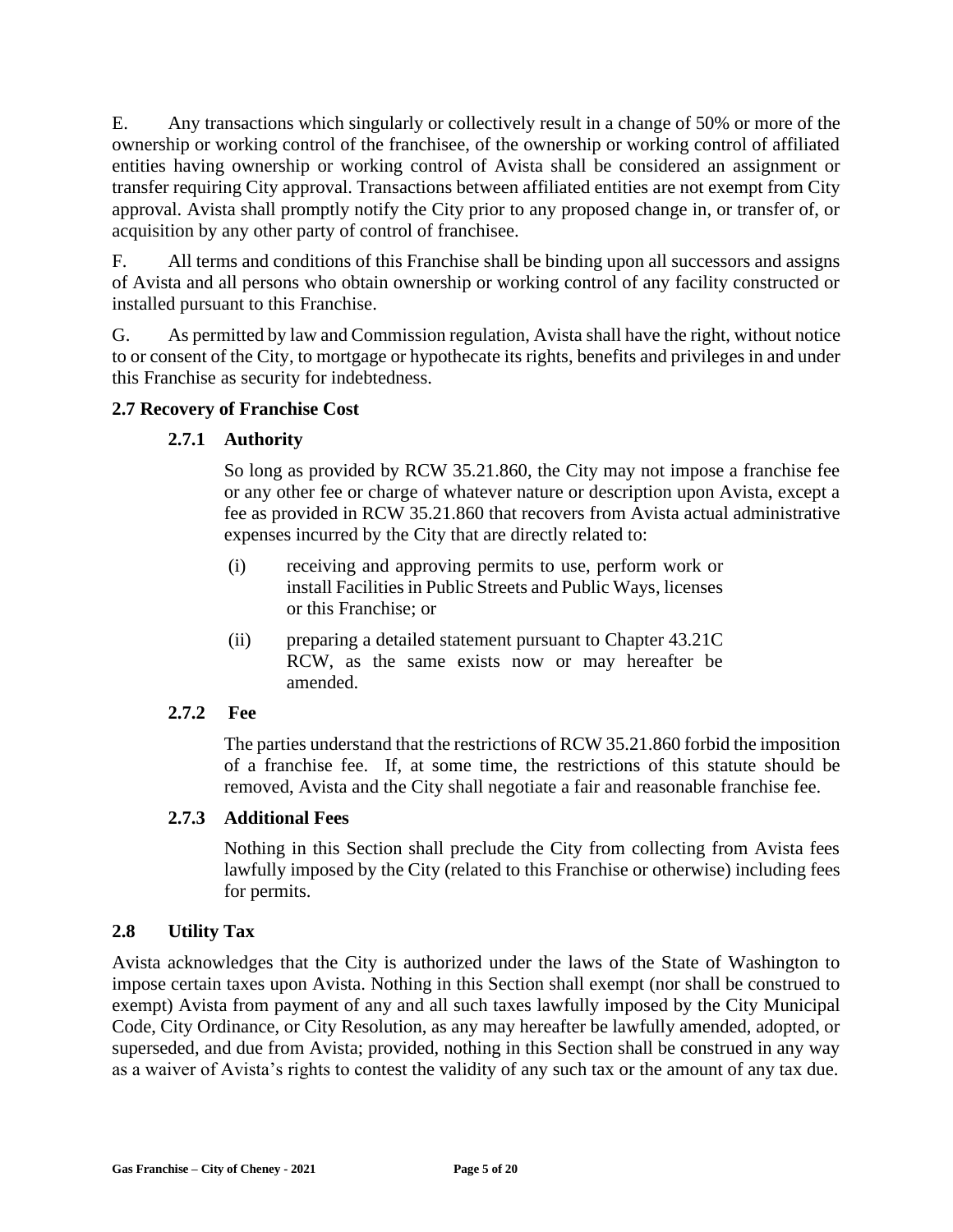### **SECTION 3.0 AVISTA'S OPERATIONS AND MAINTENANCE**

### **3.1 Compliance with Laws, Regulations, Codes and Standards**

In carrying out any authorized activities under the privileges granted by this Franchise, Avista shall meet accepted industry standards and codes and shall comply with all applicable laws, regulations, ordinances, of any governmental entity with jurisdiction over Avista's Facilities and operations in the Franchise Area. This includes all applicable, laws, regulations and ordinances existing as of the Effective Date or may be subsequently enacted by any governmental entity with jurisdiction over Avista's operations within the Franchise Area. The City shall have the right to make and enforce reasonable rules and regulations pertaining to the conduct of Avista's operations within the Franchise Area. Prior to the adoption by the City of any new rule, procedure or policy affecting Avista's operations under the Franchise, the City shall provide Avista a written draft document for comment with a response period of not less than thirty (30) days. Service shall be supplied to the City and its inhabitants in accordance with Avista's rules and regulations and Tariffs currently or subsequently filed with and approved by the Commission.

### **3.2 Facility Location by Avista and Non-Interference**

Avista shall have the discretion, in cooperation with the City, to determine the placement of its Facilities as may be necessary to provide safe and **reliable Gas service**, subject to the following non-interference requirements.

**3.2.1 Avista and City will work together to agree on a** standard permitting process. Prior to excavation or relocation of any Avista Facilities, Avista will use reasonable, good faith efforts to adhere to the agreed upon permit process. All construction, installation, repair or relocation of Avista's facilities performed by Avista in the Franchise Area will be done in such a manner as not to interfere with the existing construction and maintenance of other utilities including lines, pipe, related facilities, drainage ditches and structures located therein, nor with the grading or improvement of the Franchise Area.

**3.2.2** The owners of all utilities, public or private, installed in or on the Public Street or Public Way prior to the installation of Avista's Facilities shall, as determined by the City, have preference as to the positioning and location of such utilities so installed unless such utility has been abandoned or unused for a continuous period of one year. "Preference" means other utilities may locate adjacent to such facilities in conformance with the applicable law or other recognized national standard of practice.

**3.2.3** If, during the course of work on its Facilities, Avista causes damage to or alters the Franchise Area or public property, Avista shall (at its own cost and expense and in a manner reasonably approved by the City) replace and restore it to a condition comparable to that which existed before the work commenced.

**3.2.4** This Franchise does not confer on Avista any right, title, or interest in the Franchise Area that would constitute a conveyance or warranty of use or title. This Franchise shall in no way prevent or prohibit the City from using the Franchise Area or other City property for public purposes, with the City retaining the authority to make all necessary changes, relocations, repairs, maintenance, establishment, improvement, or dedication of the same as the City may determine in its reasonable discretion.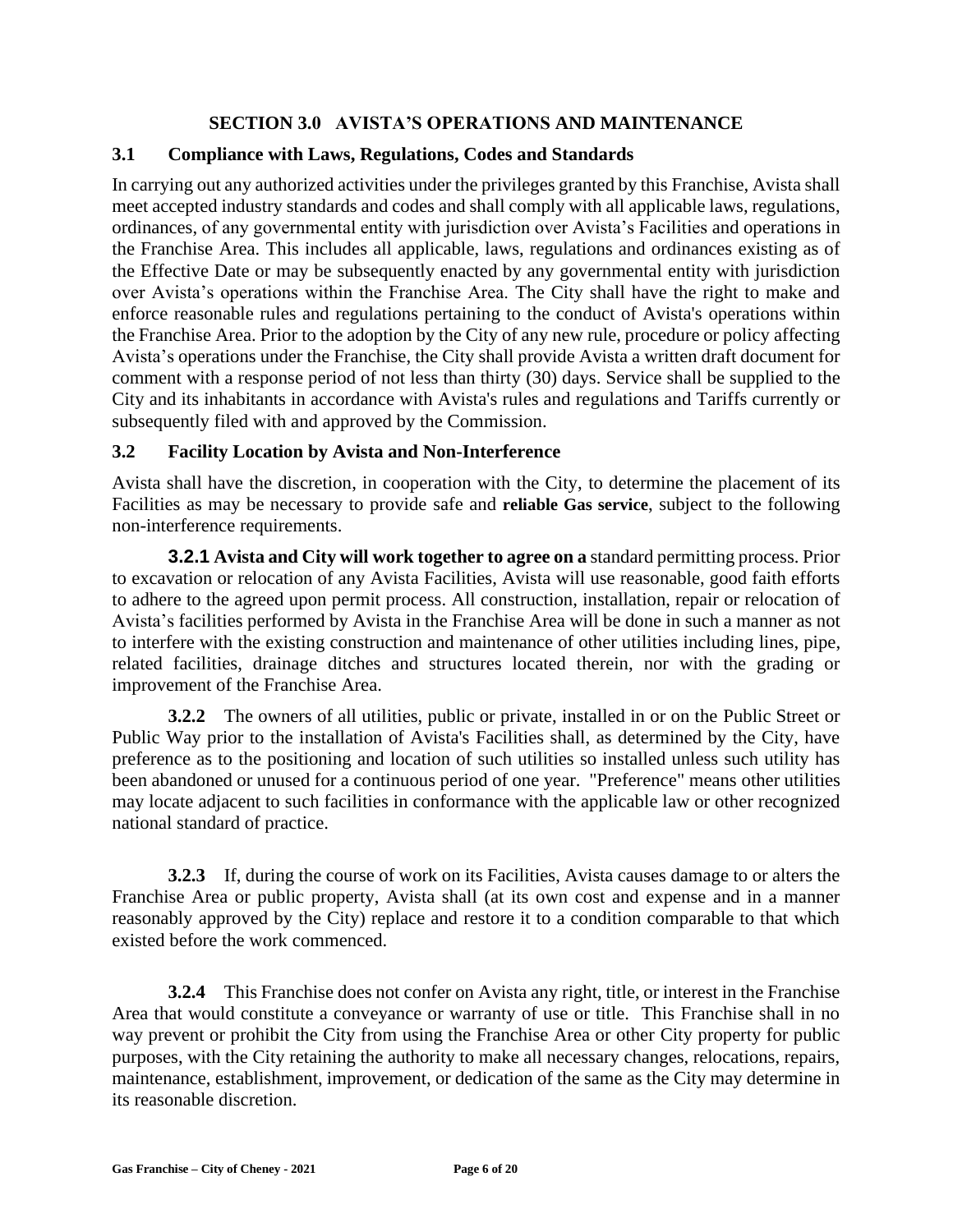### **3.3 Facility Location Information**

Avista shall provide the City, upon the City's reasonable request, Facility location information in electronic or hard copy showing the location of its Facilities at specific locations within the Franchised Area, to the extent such information is reasonably available. Avista does not warrant the accuracy of any such Facility location information provided and, to the extent the location of Facilities are shown, such Facilities may be shown in their approximate location. With respect to any excavations within the Franchise Area undertaken by or on behalf of Avista or the City, nothing stated in this Franchise is intended (nor shall be construed) to relieve either party of their respective obligations arising under the State one-call law with respect to determining the location of existing underground utility facilities in the vicinity of such excavation, prior to commencing work.

### **3.4 Avista Construction**

Annually, Avista shall hold a meeting to identify major planned construction for the upcoming year. The City and Avista shall also use reasonable efforts to confer as promptly as reasonably possible regarding major construction projects that may affect the Public Streets, Public Ways or City property.

### **3.5 City Construction**

The City shall give reasonable advance notice to Avista of plans to open Public Streets and Public Ways for construction or installation of underground facilities; provided, however, the City shall not be liable for damages for failure to provide such notice. For purposes of this provision, the City's notice shall mean plans that are at least 60-70 percent complete. When such notice has been given, Avista shall provide information to the City regarding Avista's future plans for use of the Public Street/Public Way, and shall use reasonable best efforts to coordinate any planned work so as to avoid disturbance of the Public Street or Public Way for a reasonable period of time after completion of the City's project.

### **3.6 Vegetation Management -- Trimming/Removal of Trees**

The right of Avista to maintain its Facilities and appurtenances under this Franchise shall accordingly include the right, as exercised in Avista's professional discretion, to utilize an integrated vegetation management program to minimize the likelihood that vegetation encroaching (either above or below the ground) on Avista's facilities can lead to outages and other threats to public safety and welfare. Avista or its agents may, without recourse or payment of compensation, inhibit the growth of, prune, or remove any trees and vegetation which overhangs or encroaches upon its Facilities and/or gas transmission and distribution corridors within the Franchise Area, whether such trees or vegetation originate within or outside of the Public Streets/Public Ways. Nothing contained in this Section shall prevent Avista, when necessary from pruning or removing any trees in the Franchise Area that may interfere with Avista's Facilities.

Avista shall comply with the *American National Standard for Tree Care Operation (ANSI A300)* and its vegetation management program shall be conducted under the direction of an arborist certified with the International Society of Arboriculture. Nothing contained in this Section shall prevent Avista, when necessary as determined by industry standards and with the approval of the owner of the property on which they may be located, from cutting down and removing any Street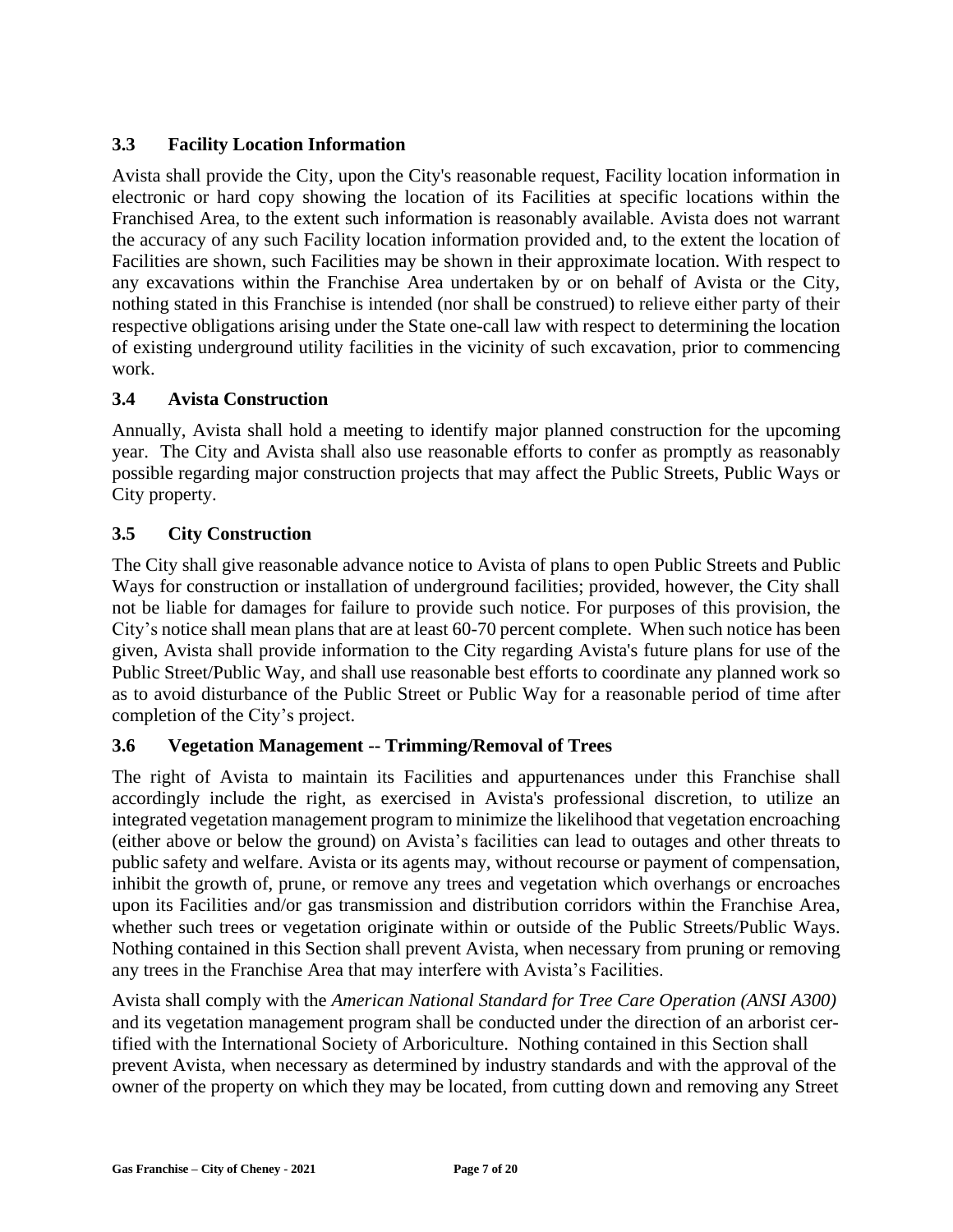Trees which interfere with the provision of gas service. The City shall be consulted prior to removing a Street Tree located within the City's Public Ways.

### **3.7 Right of Excavation**

For the purpose of implementing the privileges granted under this Franchise, and after any required notification is made to the City, Avista is authorized to make any necessary excavations in, under, over and across the Public Streets and Public Ways within the Franchise Area. Such excavation shall be carried out with reasonable dispatch and with as little interference with or inconvenience to the public as may be feasible. Avista shall remove all debris stemming from excavation and construction. The Public Street/Public Way surface shall be restored by Avista to its original state of improvement after excavation, in accordance with applicable City and Avista specifications.

**3.7.1** Avista's Facilities shall be constructed and maintained so they do not interfere, at the time of installation, with the free passage of traffic, both vehicular and pedestrian, or the public's need for municipal infrastructure and facilities, including the City's sewer, water and electric utility infrastructure, provided, however, that Avista may require such interference on a temporary basis when performing emergency response and other repairs as set forth herein.

### **3.8 Additional Casings and Conduits**

When Avista undertakes new construction of its Facilities, it will cooperate with the City for construction and installation of additional casings and conduits as reasonably requested by the City within such new construction and related structures necessary to access the casings and conduits; provided, however, the City and Avista first enter into a mutually agreed contract to reimburse Avista for the incremental costs associated with installing casings and conduits. The City shall not be charged or responsible for any more than the incremental costs to design, engineer, construct and install such casings and conduits.

### **3.9 Emergency Work**

In the event of an emergency requiring immediate action by Avista to protect the public health and safety or for the protection of its Facilities, or the property of the City or other persons in the Franchise Area, Avista may immediately proceed with excavation or other work, with concurrent notice to the City to the extent possible.

Annually, upon request of the City, Avista will meet with City emergency response personnel to coordinate emergency management operations and contact information, and, at least once a year, at the request of the City and actively participate in emergency training and preparations.

### **SECTION 4.0 RESERVATION OF CITY'S RIGHTS AND POWERS**

### **4.1 Reservation of Right**

The City, in granting this Franchise, does not waive any rights which it may now have or may subsequently acquire with respect to Public Streets/Public Ways or other property of City under this Franchise, and this Franchise shall not be construed to deprive the City of any such powers, rights or privileges which it now has or may hereafter acquire to regulate the use of and to control the Public Streets/Public Ways and other public property covered by this Franchise. Nothing in the terms of this Franchise shall be construed or deemed to prevent the City from exercising at any time any power of eminent domain granted to it under the Constitution and laws of this State.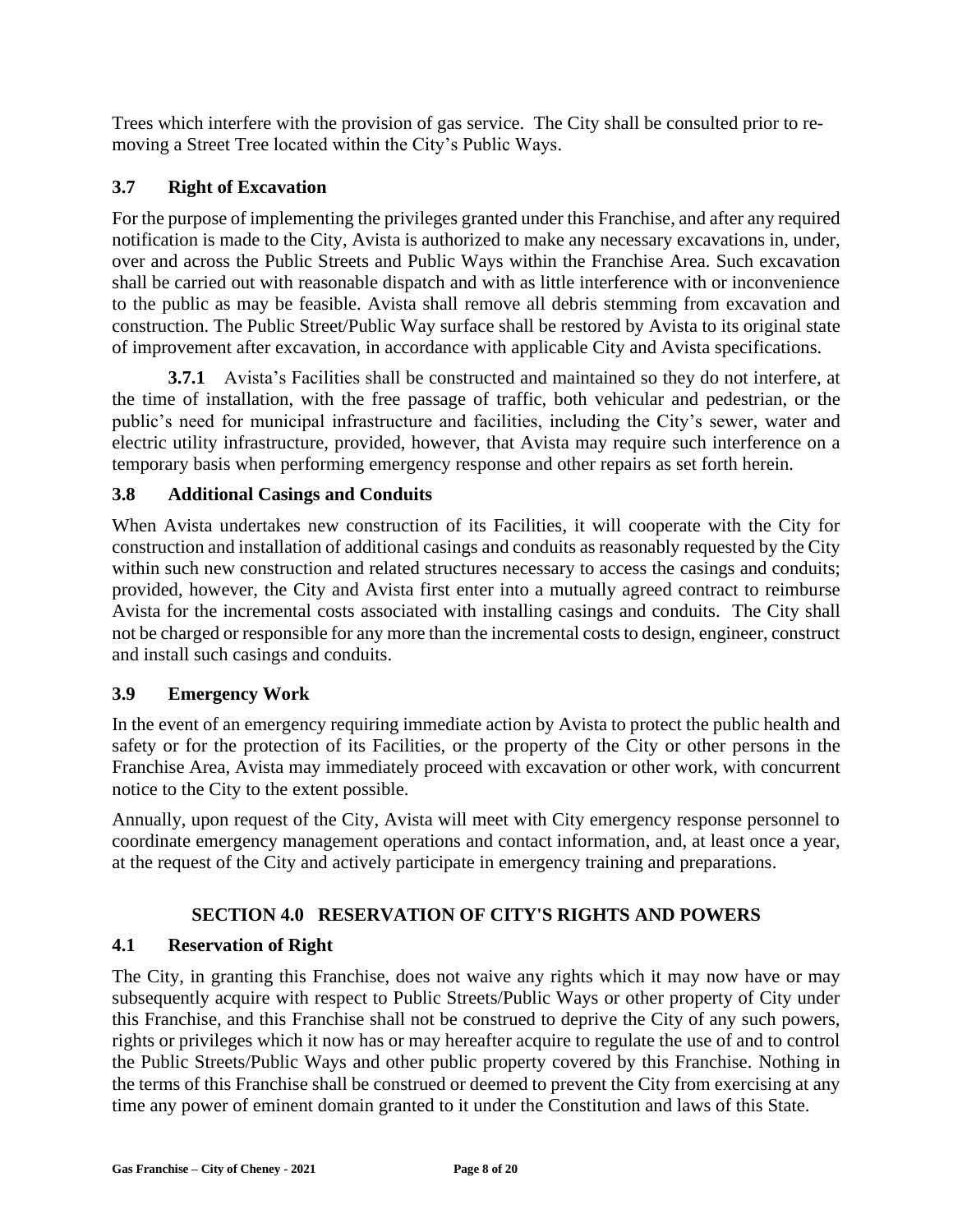### **4.2 Necessary Construction/Maintenance by City**

The construction, operation and maintenance of Avista's Facilities authorized by this Franchise shall not preclude the City, its agents or its contractors, from grading, excavating, or doing other necessary work contiguous to Avista's Facilities; provided that Avista shall be given not less than ten (10) business days' notice of said work, except in events of emergency when there exists an unforeseen and substantial risk or threat to public health, safety, welfare, or waste of resources, in which case the City will make reasonable efforts to contact Avista prior to doing said work; and provided further that the City, its agents and contractors shall be liable for any damages, including any consequential damages to third parties, caused by said work to any Facilities belonging to Avista.

### **4.3 Expansion of Avista's Facilities.**

Facilities in the Franchise Area that are incidental to the Franchise Area, or that have been, or are at any future time acquired, newly constructed, leased, or utilized in any manner by Avista shall be subject to all provisions of this Franchise.

### **4.4 Change of Boundaries of the City**

The City shall notify Avista of the scope of any change of boundaries not less than thirty (30) days prior to such change becoming effective or in accordance with applicable state laws, and shall affirm, authorize and ratify all prior installations authorized by permits or other action not previously covered by this Franchise.

### **4.5 Removal of Abandoned Facilities**

During the Term of this Franchise, or upon a revocation or non-renewal of this Franchise, the City may direct Avista to remove designated abandoned Facilities from the Franchise Area at its own expense and as soon as practicable, but only where such abandoned Facilities constitute a demonstrated threat to public health and safety. Avista shall not be required to remove, or pay for the removal of facilities it has previously abandoned to another franchisee, or utility under a joint use agreement, or Person granted permission to access Avista's facilities.

### **4.6 Vacation of Properties by City**

If, at any time, the City shall vacate any Public Street/Public Way or other public property which is subject to rights granted by this Franchise, such vacation shall be subject to the reservation of a perpetual easement to Avista for the purpose of constructing, reconstructing, operating, repairing, upgrading and maintaining Avista's Facilities on the affected property. The City shall, in its vacation procedure, reserve and grant said easement to Avista for Avista's Facilities.

### **4.7 Subdivision Plat Relocation**

Upon receipt of an application and prior to final City approval of any new subdivision, the City shall use reasonable efforts to mail (via email or US Postal Service) notification of such application and final approval to Avista for its consent.

### **SECTION 5.0 RELOCATION OF AVISTA'S FACILITIES**

### **5.1 Relocation of Facilities Requested by City**

If the City causes Public Streets/Public Ways or public property within the Franchise Area to be constructed, improved, repaired, realigned or otherwise changed, including traffic control devices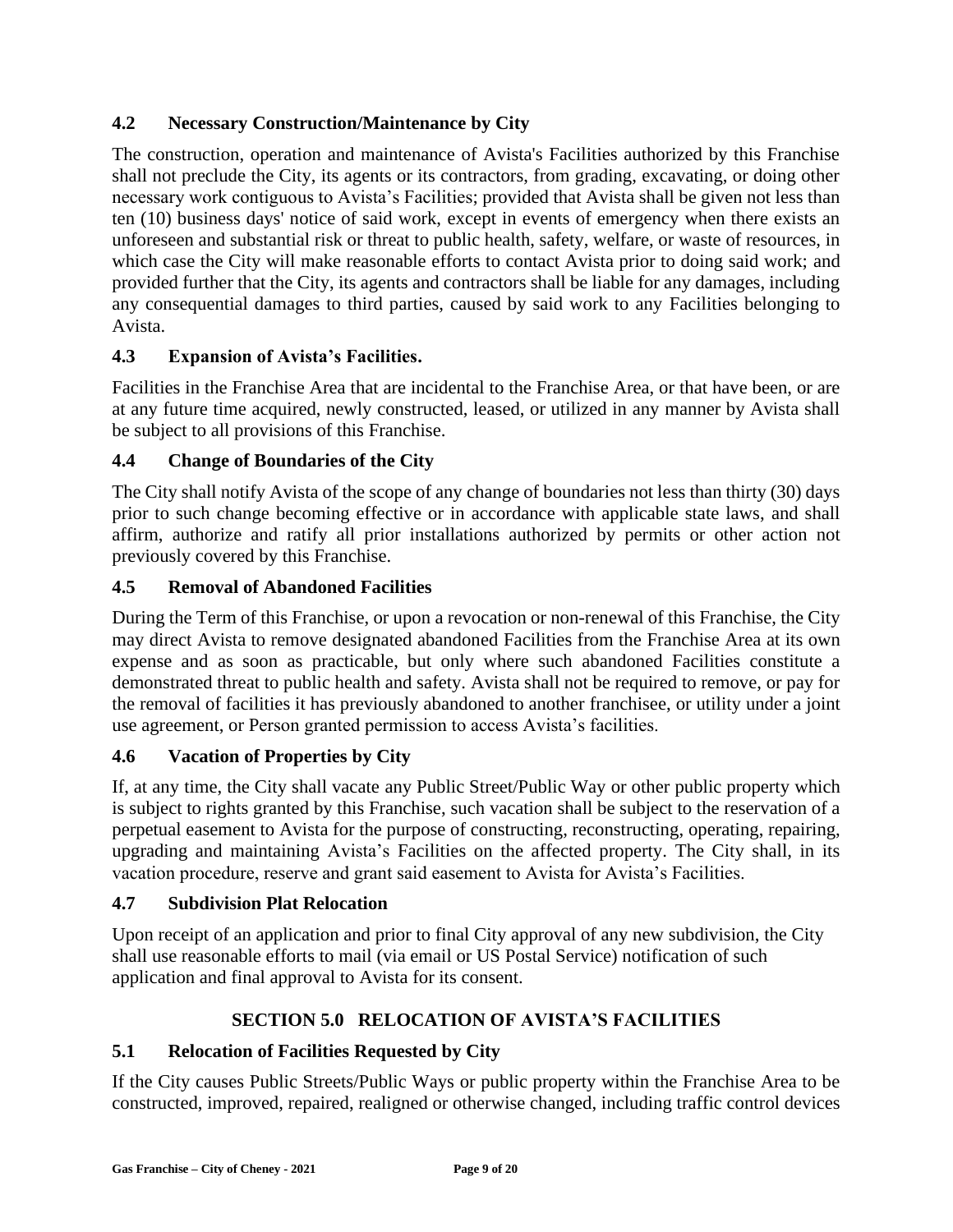and existing utilities upon request of the City, Avista, at its sole cost, shall relocate its Facilities as necessary within the Franchise Area or other City-owned property as specifically designated by the City for such purpose. For purposes of this provision, all reasonable efforts shall be made by the City, with input from Avista, to minimize the impacts of potential relocation. The City shall use reasonable efforts to cause any such relocation to be consistent with any applicable long-term development plan(s) of the City.

**5.1.1** The City shall provide Avista reasonable notice of any intended or expected requirement or request to relocate Avista's Facilities ("Notice of Relocation"). Said notice shall not be less than one hundred 120 (120) calendar days prior to any such relocation and, depending on the circumstances, may be greater than one hundred twenty (120) calendar days if necessary to allow Avista sufficient time to arrange for relocation. In cases of emergency, or where not otherwise reasonably foreseeable by the City, the notice requirements of this Section may be shortened by discussion and agreement between the Parties.

**5.1.2** If, at any time, the City shall cause or require the alteration or the improvement of any Public Street/Public Way or other public property which is subject to rights granted by this Franchise within the Franchise Area, Avista shall, upon written notice from the City change the location or readjust the elevation of its system and other Facilities so that the same shall not interfere with such work and so that such equipment and Facilities shall conform to such new grades or routes as may be established. For purposes of this provision, "written notice" from the City shall include plans that are at least 60%-70% complete.

In the event a relocation forces Avista off City's existing Public Right(s) of Way then the City shall cooperate with Avista and use good faith efforts to accommodate such relocation by securing an acceptable, alternate location for utilities and removing any obstructions, including, without limitation, trees, vegetation, or other objects that may interfere with the installation, operation, repair, upgrade or maintenance of Avista's Facilities on the affected Property

**5.1.3** If the City requires the subsequent relocation of any of Avista's Facilities within three (3) years from the date of relocation of such Facilities or installation of new Facilities, regardless of the cause for either the initial or subsequent relocation, the City shall bear the entire cost of such subsequent relocation.

**5.1.4** Avista agrees to relocate all Facilities promptly within a reasonable time which shall not exceed 120 days from the Notice of Relocation. Upon notice from Avista that the relocation date is insufficient and does not accommodate the relocation of Avista Facilities consistent with Avista's general practices for similar projects, the Parties shall meet and confer in order to reach agreement upon a modified date of relocation.

**5.1.5** Notwithstanding the above, Avista shall not be required to relocate facilities of other entities that were (i) granted access to Avista's Facilities through a Joint Use Agreement or (ii) abandoned to another franchisee. Such relocation of these types of facilities shall be in accordance with Section 5.2 below.

**5.1.6** This Section shall not apply to Facilities in place pursuant to private easement held by Avista or other independent right or right-of-way which are not located in the Public Street/Public Way, regardless of whether such Facilities are also located within the Franchise Area.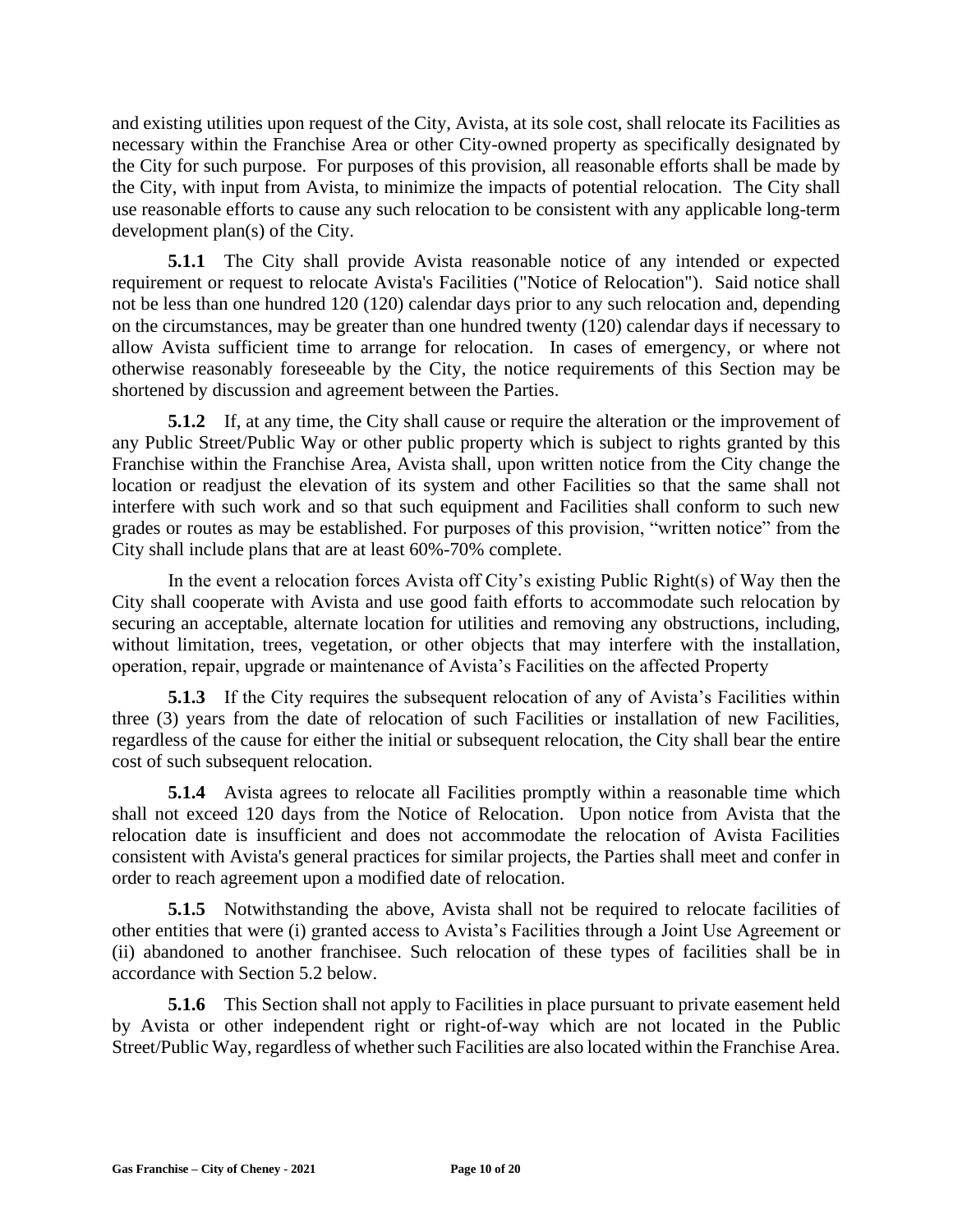### **5.2 Relocation of Facilities Requested by Third Parties**

If Facilities are to be relocated at the request of or for the primary benefit of a third party, the City shall not require Avista to relocate its Facilities until such time as a suitable location is established and the third party has entered into an agreement to reimburse Avista for its reasonable costs of relocation. The City shall not be responsible for any cost or expense associated with the relocation of Avista's Facilities under this Section.

### **5.3 Availability of Other Funds**

In the event federal, state or other funds are available in whole or in part for utility relocating purposes, the City agrees to use reasonable efforts to apply for such funds, provided such funds do not interfere with the City's right to obtain the same or similar funds, or otherwise create any expense or detriment to the City. The City may recover all costs, including internal costs, associated with obtaining such funds.

### **5.4 Temporary Relocation Requested by Third Parties**

At the request of any person holding a valid permit or other written permission from the City, and upon reasonable advance notice and payment by the permit holder of Avista's expenses of such temporary change, Avista will temporarily raise, lower or remove its Facilities as necessary to accommodate a permittee of the City desiring to move over-sized structures or equipment along or across the Public Streets/Public Ways in the Franchise Area.

### **5.5 Abandonment of Facilities**

or

The City may direct Avista to remove abandoned Facilities and restore the Public Way to its preremoval condition when:

a) a City project involves excavation that will encounter the abandoned Facility and the location of the abandoned Facility will impede the progress of such project:

b) the abandoned Facility poses a hazard to the health, safety, or welfare of the public;

c) the Facilities are owned by Avista and have not been in continuous use for a 24 month period.

Avista may delay removal of the abandoned Facility until such time as the City commences a construction project in the Public Streets/Public Ways unless Section (b) above applies. When (b) applies, Avista shall remove the abandoned Facility from the Public Streets/Public Ways as soon as weather conditions allow, unless the City expressly allows otherwise in writing. Avista shall not be required to remove, or pay for the removal of facilities it has previously abandoned to another franchisee, or utility under a joint use agreement, or Person granted permission to access Avista's facilities.

Underground Facilities may be abandoned in place provided such abandonment is in compliance with accepted industry standards, national codes, Washington State tariffs, and federal or state laws.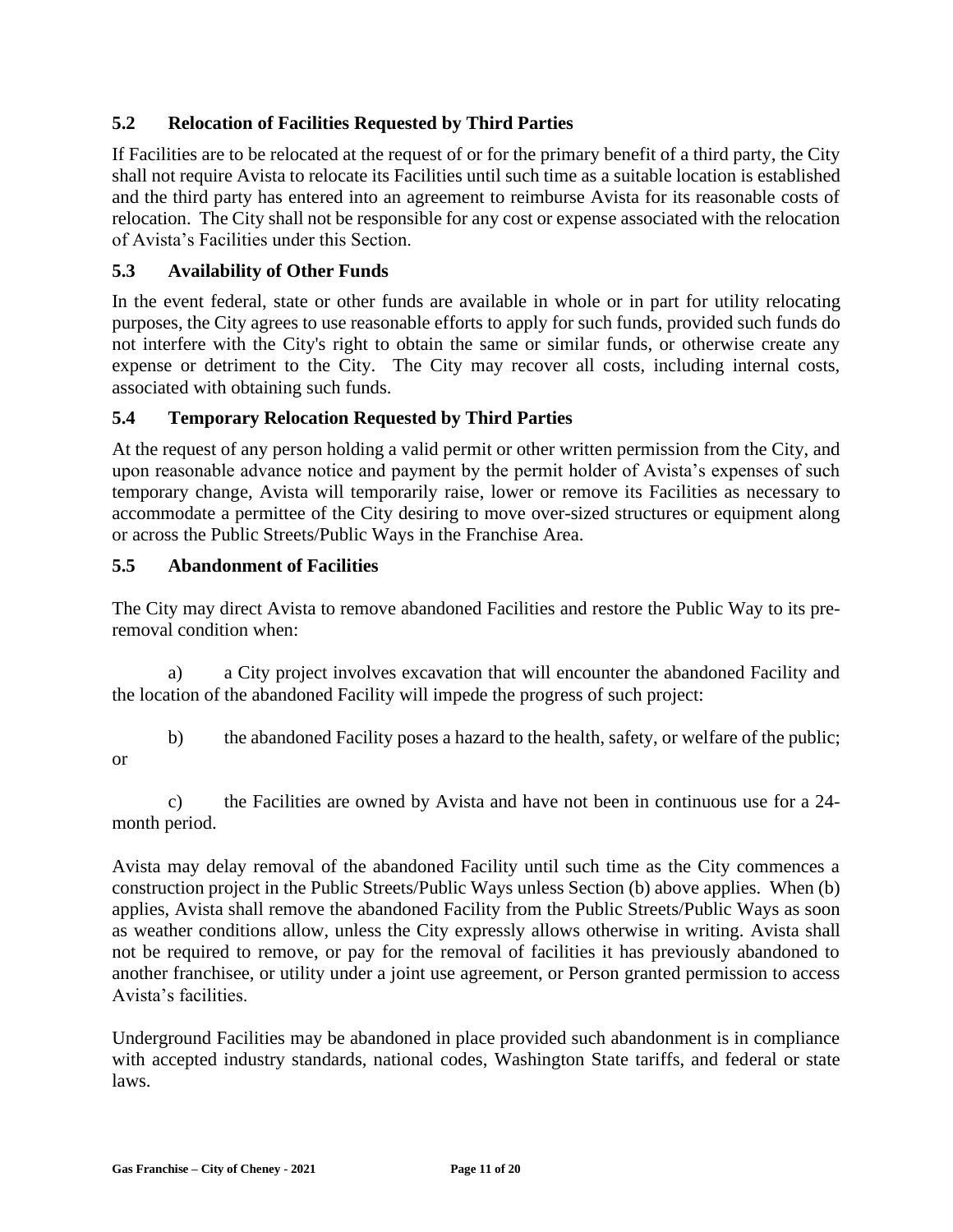#### **SECTION 6.0 INDEMNITY**

Avista shall defend, hold harmless and indemnify the City, its appointed and elected officers employees, agents, from and against any and all liabilities, claims, causes of action, losses, damages and expenses, including costs and reasonable attorney's fees (collectively a "Loss"), that the City may sustain, incur, become liable for, or be required to pay, that are caused by or result from the negligent acts or omissions of Avista its officers, employees or agents in connection with Avista's obligations under this Franchise; provided, however, that this indemnification provision shall not apply to the extent that said liabilities, claims, damages and losses were caused by or result from the negligence of the City, elected officers and employees or agents.

Avista further releases, covenants not to bring suit, and agrees to indemnify, defend and hold harmless the City, its officers and employees from any and all claims, costs, judgments, awards, or liability to any person, including claims by Avista's own employees, including those claims to which Avista might otherwise have immunity under Title 51 RCW, arising against the City solely by virtue of: the City's ownership or control of the Public Ways Franchise Area Public Streets, Public Ways or other public properties; Avista's exercise of the rights granted herein; the City's permitting Avista's use of the City Rights-of-Public Streets/Public Ways; the City's inspection or lack of inspection of work performed by Avista, its agents and servants, officers or employees in connection with work authorized on public property or property over which the City has control, pursuant to the Franchise or pursuant to any Authorization issued in connection with this Franchise. Inspection or acceptance by the City, its elected officials, officers, agents, or employees of any work performed by Avista, its partners, officers, agents or employees, at the time of completion of construction shall not be grounds for avoidance of any of these covenants of indemnification.

### **SECTION 7.0 FRANCHISE DISPUTE RESOLUTION**

### **7.1 Non-waiver**

Failure of a Party to declare any breach or default of this Franchise immediately upon the occurrence thereof, or delay in taking any action in connection therewith, shall not waive such breach or default, but the Party shall have the right to declare any such breach or default at any time. Failure of a Party to declare one breach or default does not act as a waiver of the Party's right to declare another breach or default. In addition, the pursuit of any right or remedy by the City shall not prevent the City from thereafter declaring a revocation and forfeiture for breach of the conditions of the Franchise.

### **7.2 Dispute Resolution by the Parties**

7.2.1 Mediation**.** If either party has a claim or dispute under this Agreement, written notice of the same shall be sent to the other party ("**Notice of Dispute**") to include a brief description of the dispute.

7.2.1.1 Meet and Confer. Within five (5) days of the delivery of the Notice of Dispute, the parties shall meet and confer to resolve the dispute. If the Parties are unable to resolve the dispute within a reasonable period of time, not exceeding thirty (30) days, either party may give notice of mediation.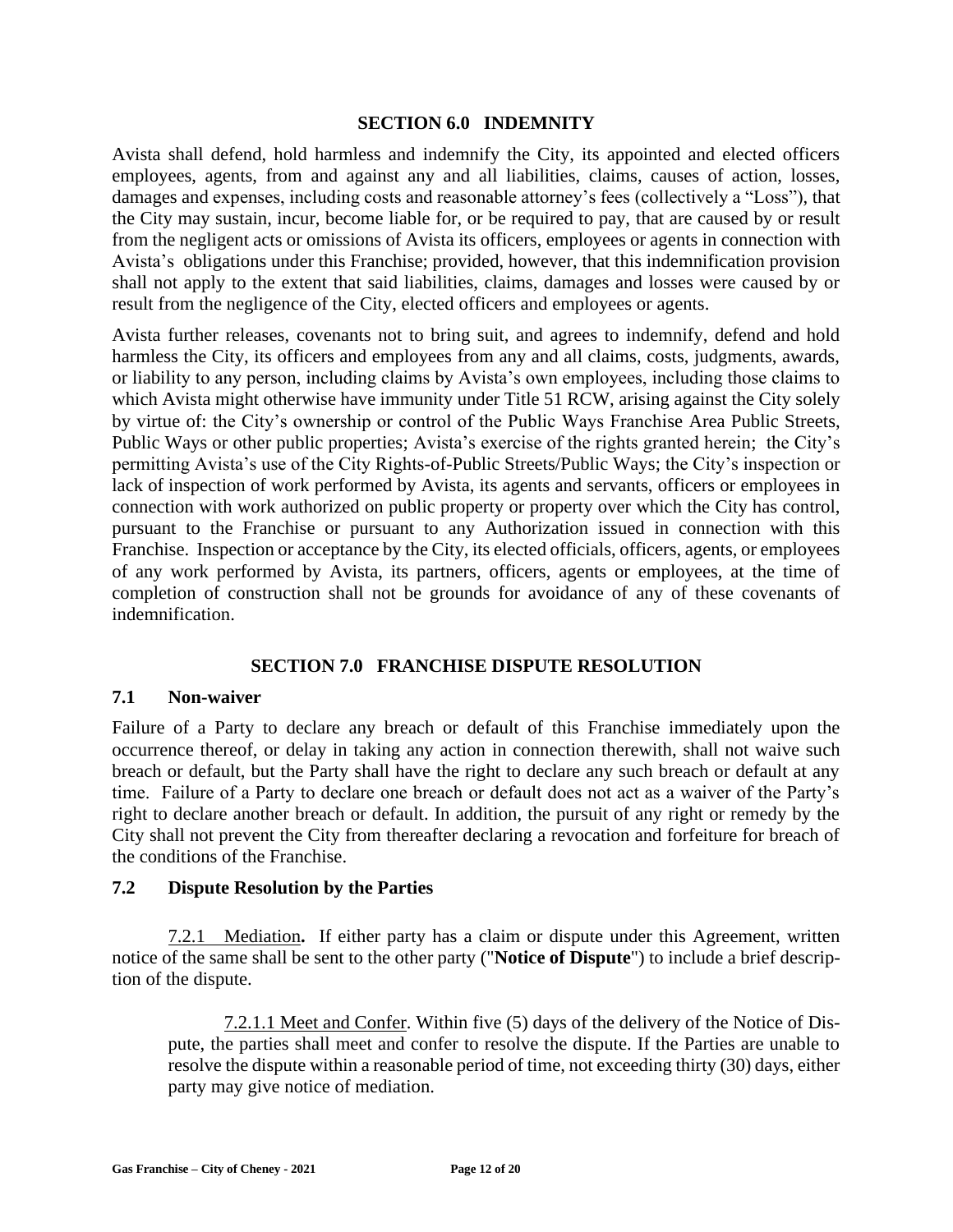7.2.1.2 Mediation. The mediator shall be chosen through mutual agreement of the Parties. If a mediator is not engaged within ten (10) days of the notice of mediation then the parties shall be entitled to seek relief as provided in Section 7.3 below. The mediator's fees and costs shall be equally shared by the parties.

The pendency of mediation shall not suspend or terminate any payment or performance obligation under this Agreement. This section shall survive termination of this Agreement. If the Parties are unable to resolve the dispute through informal means or mediation, then they shall be entitled to seek relief as provided in Section 7.3 below.

### **7.3 Right of Enforcement**

No provision of this Franchise shall be deemed to bar the right of the City or Avista to seek judicial or equitable relief from a violation of any provision of the Franchise or to seek enforcement of the other party's obligations under this Franchise by means of specific performance, injunctive relief or any other remedy at law or in equity. Neither party to this Franchise shall be entitled to recover monetary damages from the other party. Any litigation between the City and Avista arising under or regarding this Franchise shall occur, if in the state courts, in a court of competent jurisdiction, and if in the federal courts, in the United States District Court for the Eastern District of Washington.

### **7.4 Attorneys' Fees and Costs**

If any legal action or proceeding is brought by either party against the other in connection with this Franchise, the prevailing party will be entitled to recover from the other party, reasonable attorney fees fixed by the court, together with all costs incurred by the prevailing party in connection with such action or proceeding. Notwithstanding the foregoing, each party shall be responsible for its own attorney fees and costs in a mediation pursuant to Section 7.2 above.

### **SECTION 8.0 INSURANCE**

8.1 Avista shall procure and maintain for the duration of the Franchise, insurance, or evidence of self-insurance, against claims for injuries to persons or damages to property which may arise from or in connection with the exercise of the rights, privileges and authority granted hereunder to Avista, it agents, representatives or employees. Avista shall provide a copy of such insurance certificate to the City for its inspection prior to the adoption of this Franchise, and such insurance shall evidence:

- (a) Comprehensive general liability insurance, written on a claims made basis, with limits not less than: (i) \$2,000,000 for bodily injury or death to each person; (ii) \$2,000,000 for property damage resulting from any one accident; and (iii) \$2,000,000 for all other types of liability;
- (b) Automobile liability for owned, non-owned and hired vehicles with a limit of \$1,000,000 for each person and \$1,000,000 for each accident;
- (c) Worker's compensation coverage in accordance with the applicable laws of the state of Washington.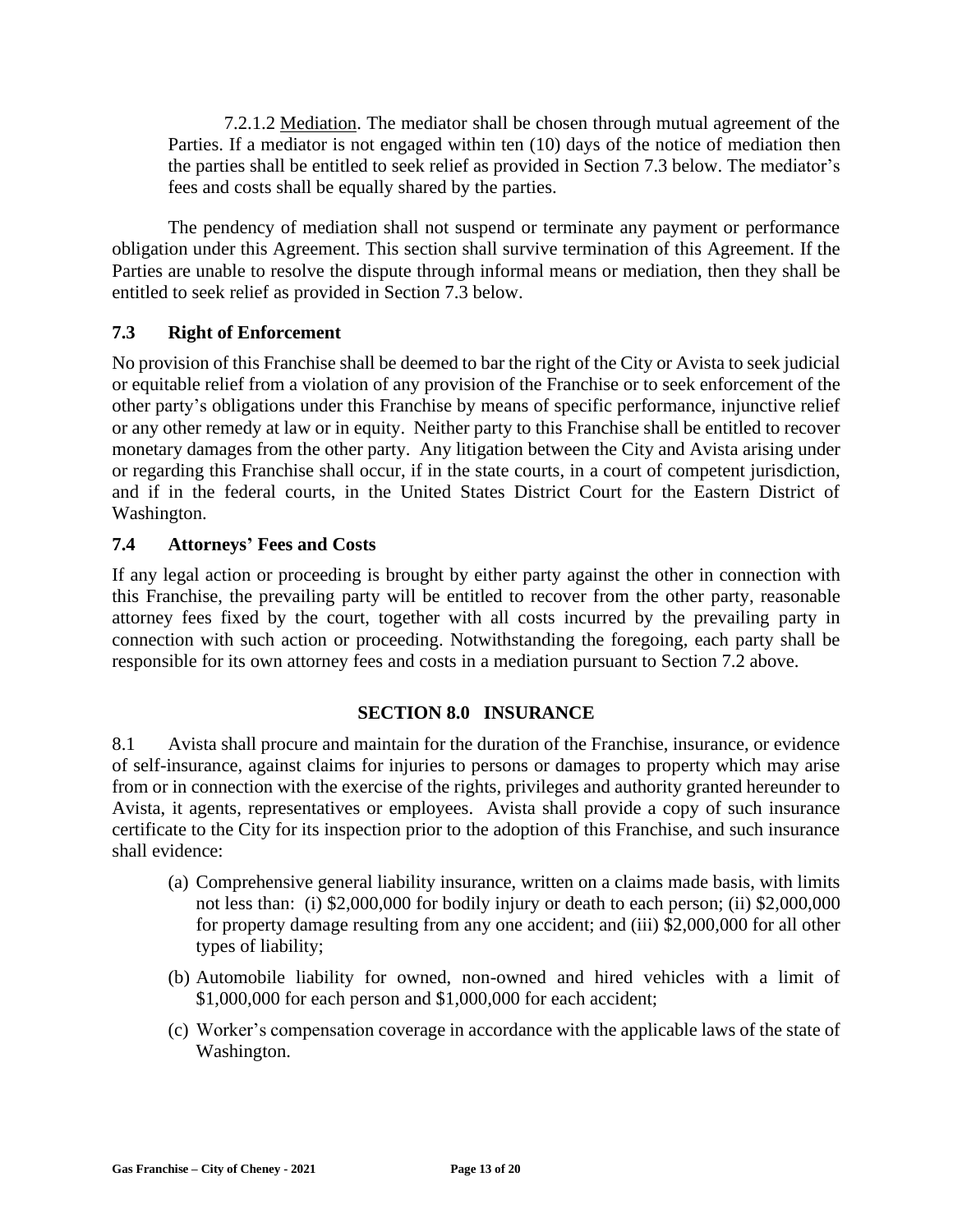(d) Comprehensive form premises-operations, explosions and collapse hazard, underground hazard and products completed hazard with limits of not less than \$2,000,000.

8.2 The insurance obtained by Avista shall name the City, its officers, officials and employees as additional insured's with regard to activities performed by or on behalf of Avista. Avista's insurance shall be the primary insurance as respects the City, its officers, officials and employees, except to the extent City, its officers, officials or employees are negligent. Any insurance maintained by the City, its officers, officials or employees shall be in excess of Avista's insurance and shall not contribute to it. The insurance certificate required by this clause shall be endorsed to state that coverage shall not be suspended, voided, canceled by either party, or reduced in coverage or in limits except after 60 days prior written notice, by U.S. mail, has been given to the City. Avista shall, upon the reasonable request of the City, increase the amount of its insurance to meet current industry standards during the initial term of this Franchise and any renewal term thereafter. Any failure to comply with the reporting provisions of the policies required herein shall not affect coverage provided to the City, its officers, officials or employees. Beginning five years after the Effective Date and every five years thereafter, the City and Avista shall meet and confer in order to adjust the insurance limits set forth in this Section. It is intended that insurance limits reflect reasonable market for liability limits and coverages. In the event the Parties are unable to agree, within a reasonable time, to a modification of this section, demand for arbitration may be made by either Party as provided for in this Franchise.

### **SECTION 9.0 GENERAL PROVISIONS**

### **9.1 Franchise as Contract, No Third Party Beneficiaries**

This Franchise is a contract between the Parties and binds and benefits the Parties and their respective successors and assigns. This Franchise does not and is not intended to confer any rights or remedies upon any persons, entities or beneficiaries other than the Parties.

### **9.2 Force Majeure**

In the event that Avista is delayed in or prevented from the performance of any of its obligations under the Franchise by circumstances beyond Avista's control (Force Majeure) including, without limitation, third party labor disputes, fire, explosion, flood, earthquake, power outage, epidemic, pandemic, terrorism, cyber attack, acts of God, war or other hostilities and civil commotion, then Avista's performance shall be excused during the period of the Force Majeure occurrence. Avista will use all commercially reasonable efforts to minimize the period of the disability due to the occurrence. Upon removal or termination of the occurrence Avista will promptly resume performance of the affected Franchise obligations in an orderly and expeditious manner.

### **9.3 Prior Franchises Superseded**

As of the Effective Date this Franchise shall supersede all prior gas franchises for the Franchise Area previously granted to Avista or its predecessors by City, and shall affirm, authorize and ratify all prior installations authorized by permits or other action not previously covered by franchise. Termination of the prior franchise shall not, however, relieve the Parties from any obligations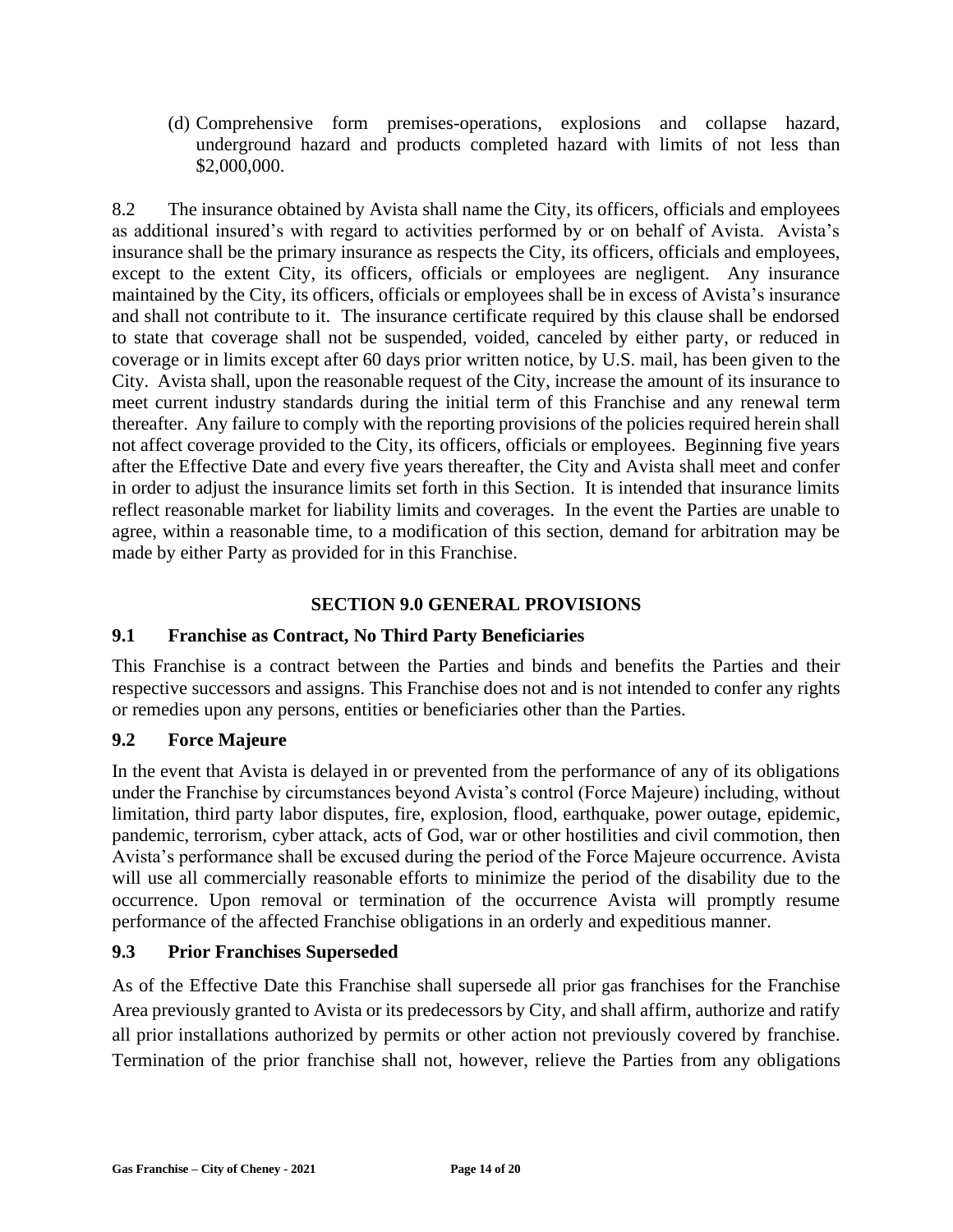which accrued under said franchise prior to its termination, including but not limited to, any outstanding indemnity, reimbursement or administrative fee payment obligations.

### **9.4 Severability**

The Franchise is granted pursuant to the laws of the State of Washington relating to the granting of such rights and privileges by City. If any article, section, sentence, clause, or phrase of this Franchise is for any reason held illegal, invalid, or unconstitutional, such invalidity shall not affect the validity of the Franchise or any of the remaining portions. The invalidity of any portion of this Franchise shall not abate, reduce, or otherwise affect any obligation required of Avista.

### **9.5 Changes or Amendments**

Changes or amendments to this Franchise shall not be effective until lawfully adopted by the City and agreed to by Avista.

#### **9.6 Supremacy and Governing Law**

This Agreement shall be interpreted, construed and enforced in all respects in accordance with the laws of the State of Washington. In the event of any conflict between this Franchise and any City ordinance, regulation or permit, the provisions of this Franchise shall control. In the event of a conflict between the provisions of this Franchise and Avista's applicable Tariff on file with the Commission, the Tariff shall control.

#### **9.7 Headings**

The headings or titles in this Franchise are for the purpose of reference only and shall not in any way affect the interpretation or construction of this Franchise.

#### **9.8 Acceptance of Franchise.**

Avista shall, within thirty (30) days after passage of this Ordinance, file with the City Clerk, its written acceptance of the terms and conditions of this Franchise. Failure of Avista to accept this Franchise within said period of time shall be deemed a rejection thereof by Avista, and the rights, privileges, and authority presently existing and herein granted shall, after the expiration of the thirty (30) day period, cease and terminate, unless the time period is extended by ordinance duly passed for that purpose.

### **9.9 Abandonment or Suspension of Franchise Rights and Obligations**

Avista may at any time abandon the rights and authorities granted hereunder, provided that six (6) months' written notice of intention to abandon is given to City. In addition, pursuant to Section 9.6 and in the event a conflict exists between the terms of this Franchise and Avista's Tariff with the Commission that cannot be resolved, Avista may suspend or abandon the rights and obligations of this Franchise upon reasonable notice to the City.

#### **9.10 Franchise Effective Date**

The Effective Date of this Franchise shall be five (5) days after passage, approval and legal publication of this ordinance as provided by law, and provided that it has been duly accepted by Avista as specified above.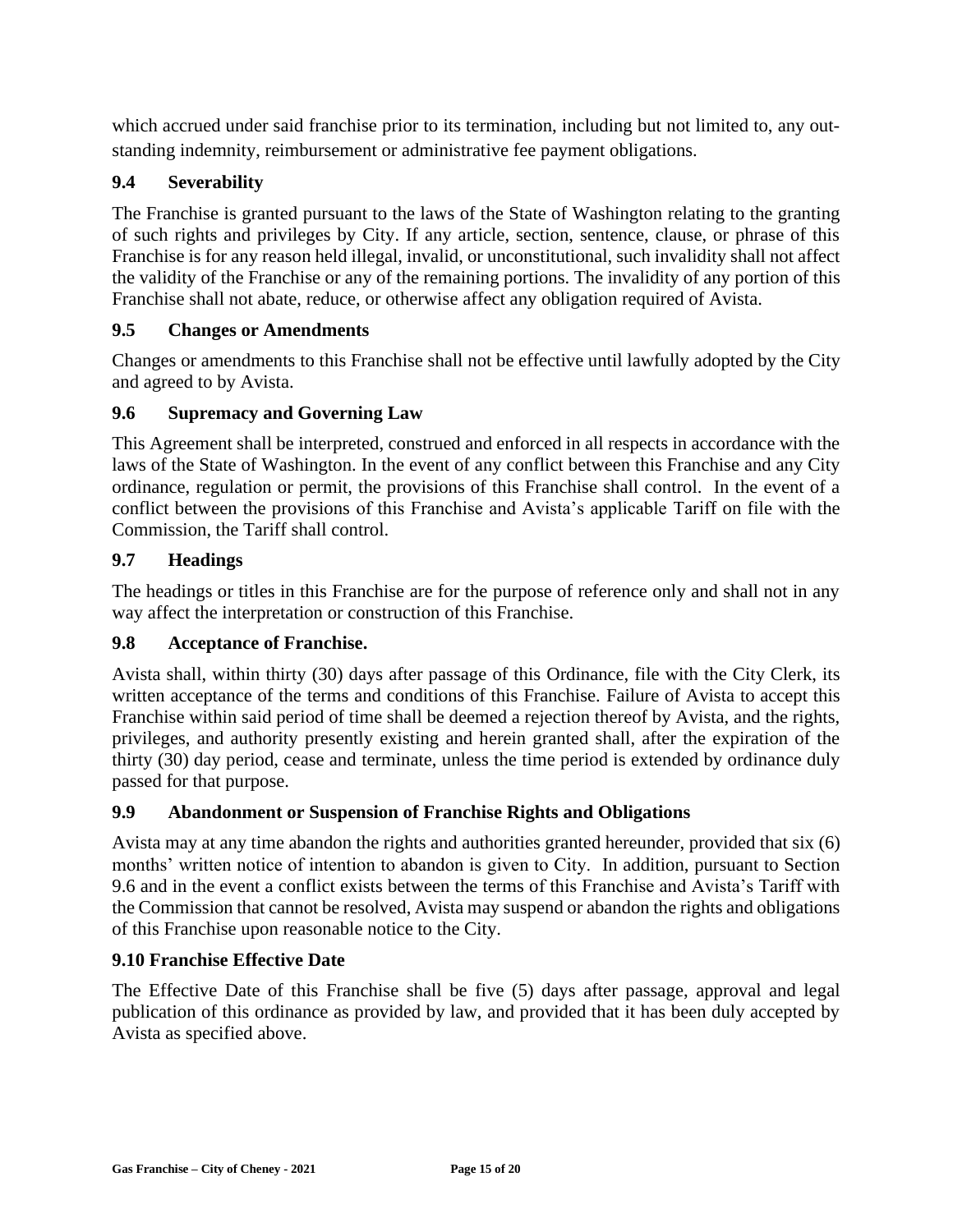#### **SECTION 10.0 DEFAULT**

**10.1** If Avista shall fail to comply with the terms of this Franchise, the City may serve upon Avista a written notice specifying the default. Upon receipt of the notice Avista shall: (a) within 7 days, respond to the City's assertion(s) as to the alleged default and may request a meeting in accordance with Section 10.2; (b) proceed to cure the default within thirty (30) days; or (c) notify the City that Avista cannot cure the default within thirty (30) days, due to the nature of the alleged default but will commence the cure. If Avista intends to cure the default, Avista shall notify the City in writing of the actions that will be taken and the projected completion date. If the default results in Avista's failure to provide gas services pursuant to Section 2.1, creates a danger to the public health, safety and welfare as alleged under any applicable ordinance, statute, rule, or regulation promulgated by the City of Cheney, State of Washington, or other governmental entity, Avista shall commence the cure notwithstanding the request for a meeting in accordance with Section 10.2.

**10.2** Upon written request in accordance with Section 10.1, the City shall promptly schedule a meeting between the City and Avista to discuss the alleged default. The City shall notify Avista of the meeting in writing and such meeting shall take place not less than three (3) days after Avista's receipt of notice of default. Each party shall appoint a representative who shall attend the meeting and be responsible for representing the party's interests. The representatives shall exercise good faith to resolve the dispute or reach agreement on any alleged default and/or any corrective action to be taken. Such "corrective action" may include establishing a reasonable cure period under Section 10.1. Any dispute (including any dispute concerning the existence of or any corrective action taken to cure any alleged default) that is not resolved by agreement within five (5) days following the conclusion of the meeting shall be resolved pursuant to Section 7.2.

**10.4** At the conclusion of the process provided for in Section 10.2 through 10.2 above, the City or Avista may:

(a) Take any enforcement or corrective action provided by local, state or federal law; provided such action is not otherwise in conflict with the provisions of this Franchise;

- (b) Demand mediation and arbitration, pursuant to Section 7.2 of this Franchise; or
- (c) Take other such action at law or in equity as provided in Section 7.3.

**10.5** Unless otherwise agreed by the City and Avista in writing, the City and Avista shall, as may reasonably be practicable, continue to perform their respective obligations under this Franchise during the pendency of any dispute or legal proceeding.

### **Section 11.0 Notices**

**11.1** Any regular notice or information required or permitted to be given to the Parties under this Franchise may be sent to the following addresses unless otherwise specified:

The City: City of Cheney Attn: City Clerk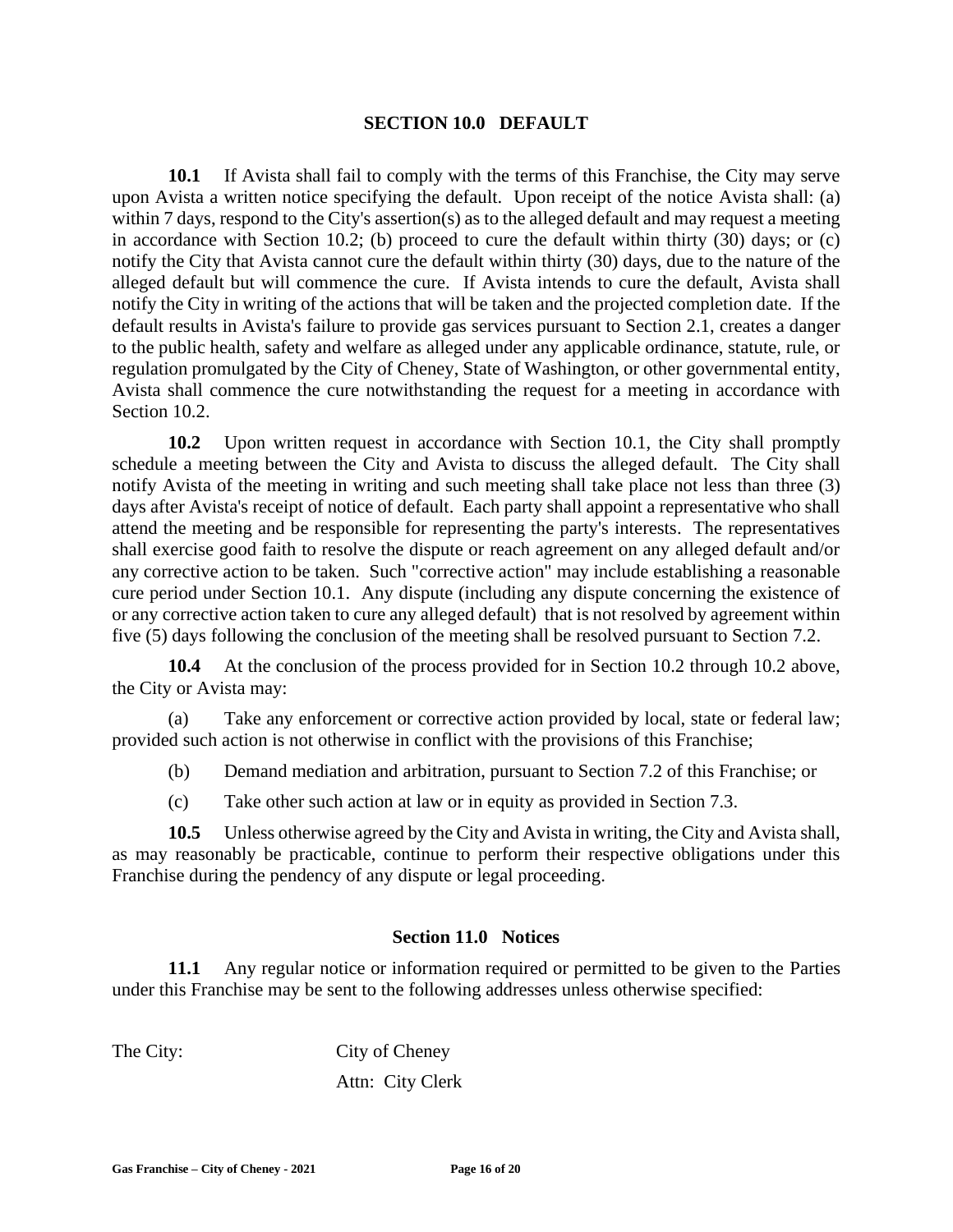609 2nd Street Cheney, WA 99004 To Avista: Avista Corporation Attn: Melanie Rose Regional Business Manager 1411 East Mission Ave., MSC 68 Spokane, WA 99202 Phone: (509) 495-2229 With copy to: Jillian Caires Counsel II 1411 East Mission Ave., MSC 33 Spokane, WA 99202 Phone: (509) 495-8635

**11.2** Avista shall provide the name, phone number and email of designated responsible officials to respond to emergencies. After being notified of an emergency, Avista shall cooperate with the City and make best efforts to immediately respond to minimize damage, protect the health safety of the public and repair Facilities to restore them to proper working order.

**12.** Effective Date. This ordinance shall become effective thirty (30) days after its passage, approval, and publication.

Introduced this \_\_\_\_\_ day of \_\_\_\_\_\_\_\_\_\_\_\_\_\_\_\_\_\_\_\_\_\_\_\_\_\_\_\_\_\_\_\_\_\_\_, 2022.

Passed by the City Council this \_\_\_\_\_ day of \_\_\_\_\_\_\_\_\_\_\_\_\_\_\_\_\_\_\_\_\_, 2022.

Approved by the Mayor this \_\_\_\_\_\_ day of \_\_\_\_\_\_\_\_\_\_\_\_\_\_\_\_\_\_\_\_\_\_\_\_, 2022.

Chris Grover, Mayor

\_\_\_\_\_\_\_\_\_\_\_\_\_\_\_\_\_\_\_\_\_\_\_

ATTEST:

\_\_\_\_\_\_\_\_\_\_\_\_\_\_\_\_\_\_\_\_\_\_\_\_\_\_\_ Cynthia L. Niemeier, City Clerk

APPROVED AS TO FORM: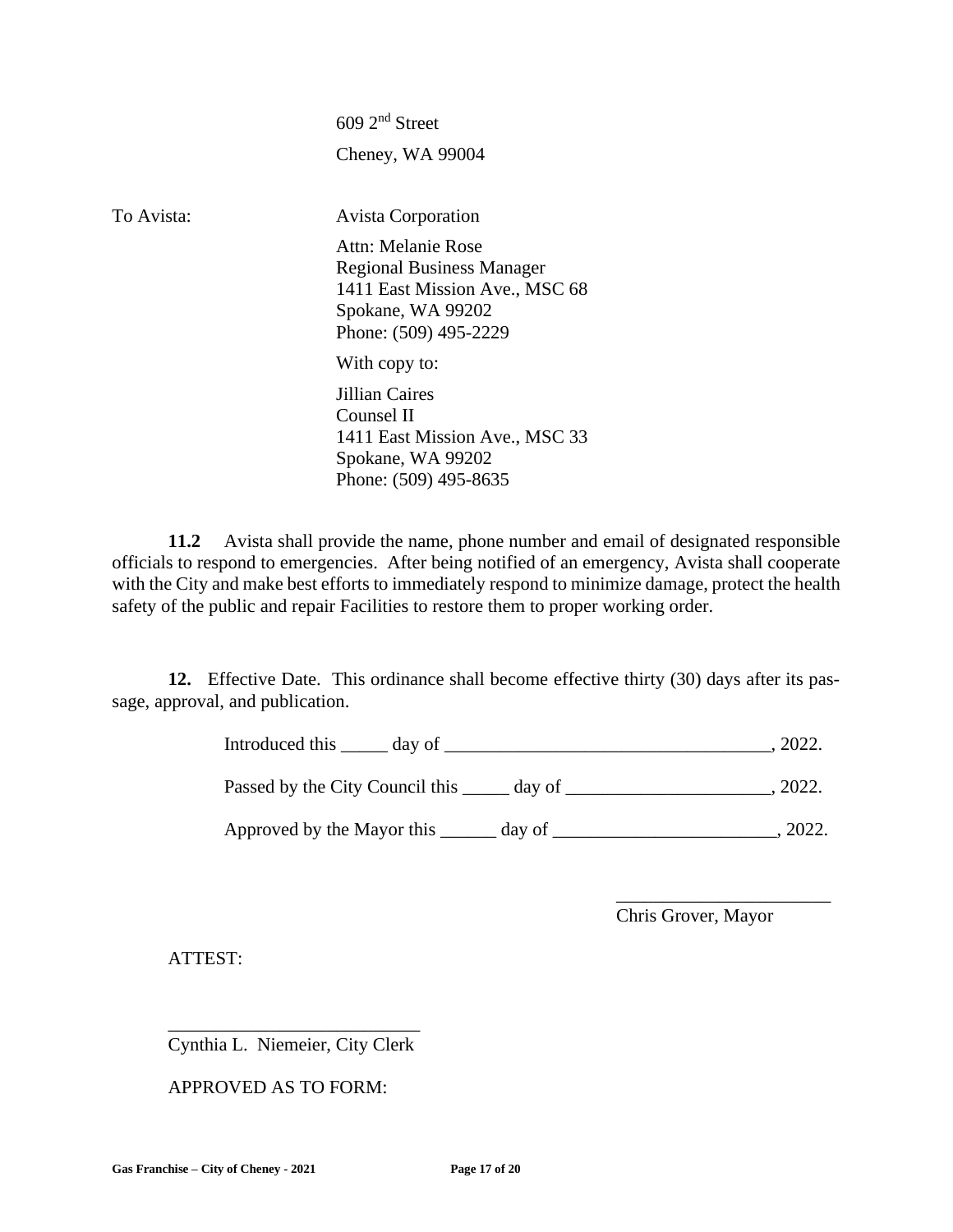\_\_\_\_\_\_\_\_\_\_\_\_\_\_\_\_\_\_\_\_\_\_\_\_\_\_\_\_\_ Stanley M. Schwartz, City Attorney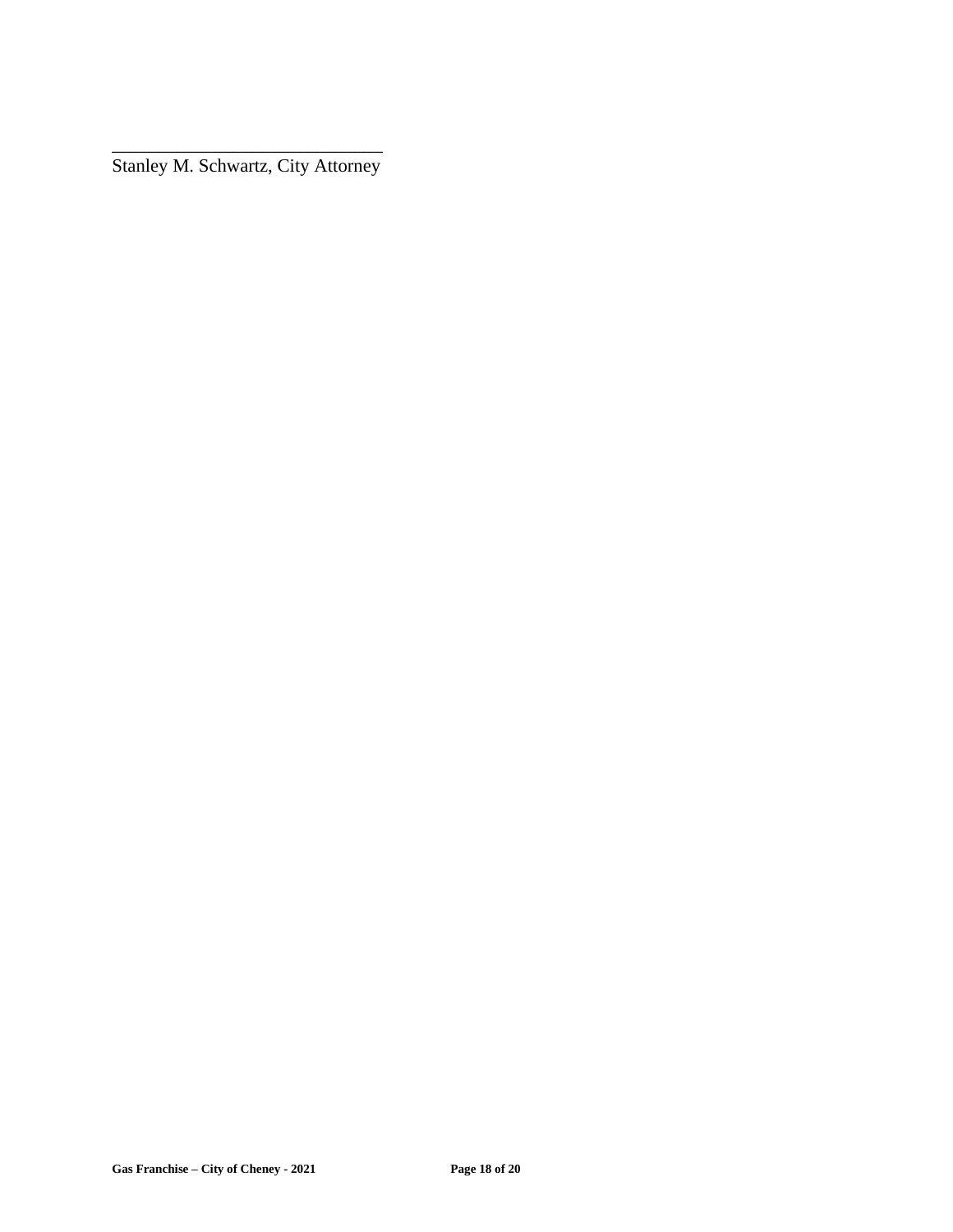#### **Letter of Acceptance by Avista**

### HONORABLE MAYOR AND CITY COUNCIL CITY OF CHENEY, COUNTY OF SPOKANE, WASHINGTON

### **IN RE: City of Cheney Ordinance No. Y-25**

### **"Granting a Franchise to Avista Corporation for the Construction, Operation and Maintenance of Facilities for the Transmission, Control and Distribution of Gas Within The City."**

Avista Corporation dba Avista Utilities, for itself, its successors and assigns, hereby accepts the terms and conditions of the Franchise contained in the subject Ordinance and files this written acceptance with the City of Cheney. This acceptance is executed on\_\_\_\_\_\_\_\_\_\_\_\_\_\_\_\_\_\_\_\_\_, 20\_\_\_\_

Avista Corporation dba Avista Utilities

By: \_\_\_\_\_\_\_\_\_\_\_\_\_\_\_\_\_\_\_\_\_\_\_\_\_\_\_

Dennis Vermillion President, Avista Utilities

### **Copy Received for the City of Cheney**

On: \_\_\_\_\_\_\_\_\_\_\_\_\_\_\_\_\_\_\_\_\_\_\_\_\_\_\_\_\_\_\_\_

 $\mathbf{By:}$ 

\_\_\_\_\_\_\_\_\_\_\_\_\_\_\_\_\_\_\_\_\_\_\_\_\_\_\_\_\_\_\_\_